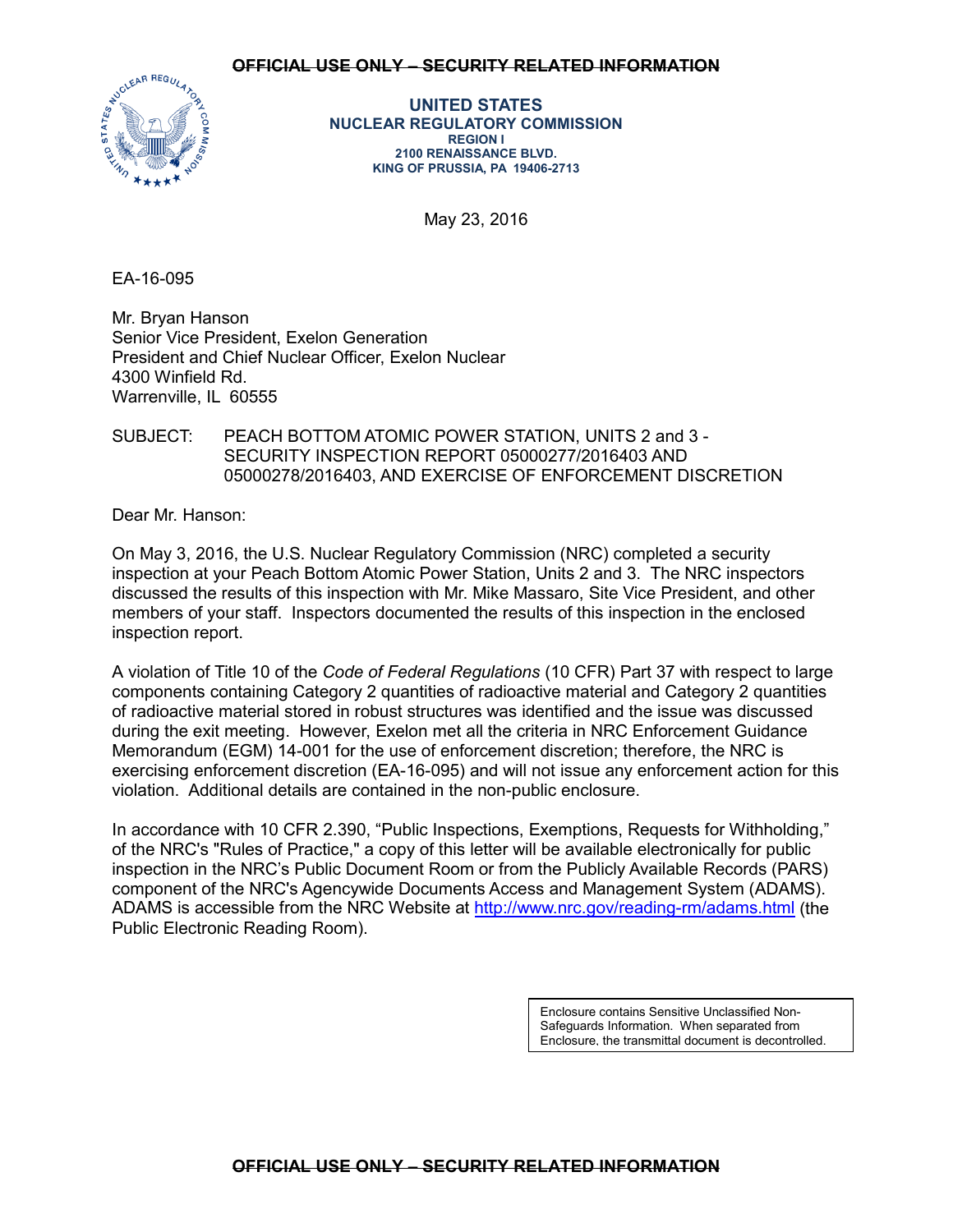## **OFFICIAL USE ONLY – SECURITY RELATED INFORMATION**

B. Hanson - 2 -

However, the material enclosed herewith contains Security Related Information in accordance with 10 CFR 2.390(d)(1) and its disclosure to unauthorized individuals could present a security vulnerability. Therefore, the material in the enclosure will not be made available electronically for public inspection in the NRC Public Document Room or from the PARS component of NRC's ADAMS.

If you choose to provide a response and Security Related Information is necessary to provide an acceptable response, please mark your entire response "Security Related Information - Withhold from public disclosure under 10 CFR 2.390" in accordance with 10 CFR 2.390(d)(1) and follow the instructions for withholding in 10 CFR 2.390(b)(1). In accordance with 10 CFR 2.390(b)(1)(ii), the NRC is waiving the affidavit requirements for your response.

Sincerely,

*/RA*

Raymond K. Lorson, Director Division of Reactor Safety

Docket Nos. 50-277 and 50-278 License Nos. DPR-44 and DPR-56

cc w/o encl w/o RPT (via ListServ)

cc w/encl **w/RPT**

S. Griffith, Acting Manager, Site Security

D. Allard, Director, PA DEP

T. Levering, MD Emergency Response Director

**OFFICIAL USE ONLY – SECURITY RELATED INFORMATION**